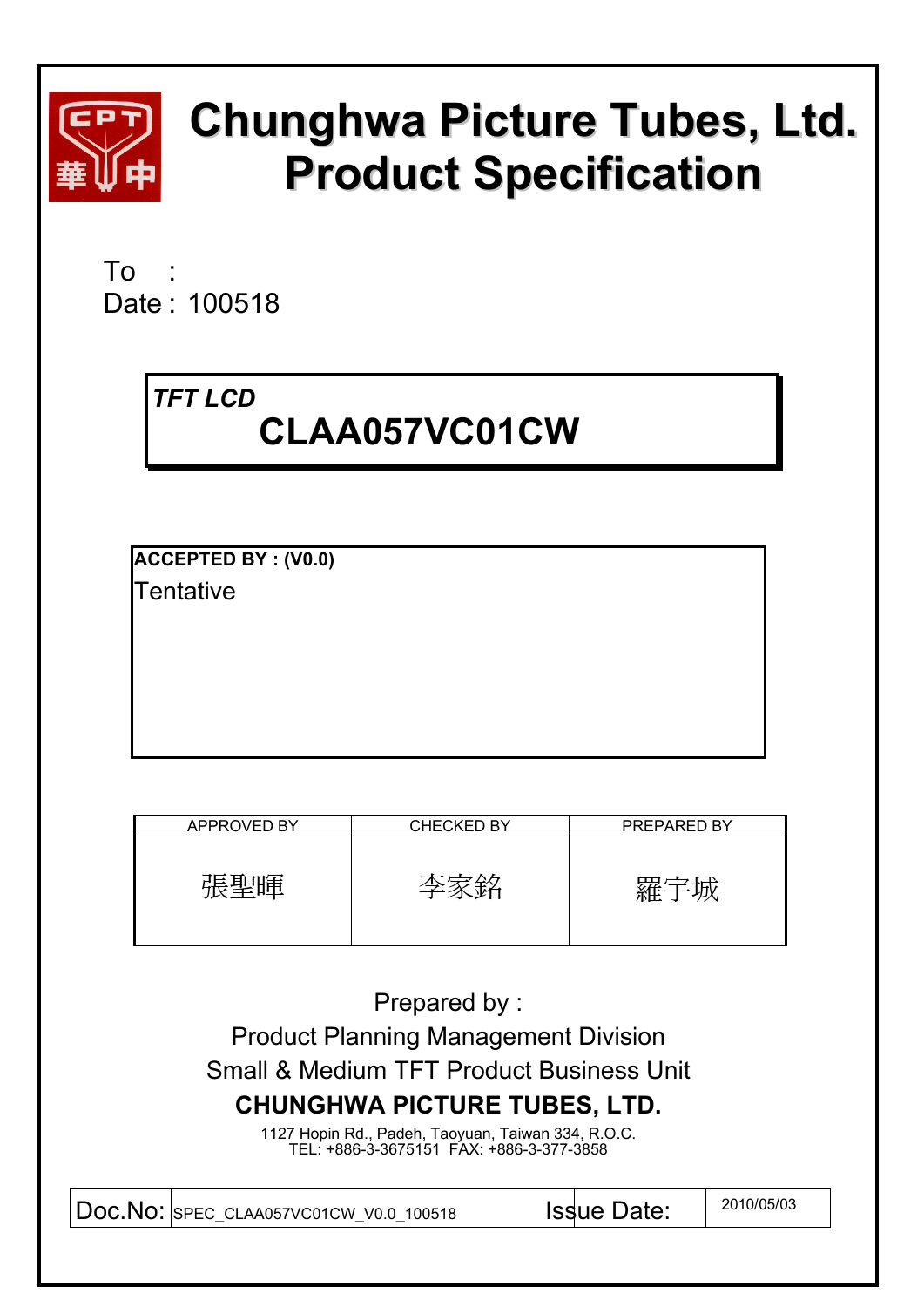# **REVISION STATUS**

| Revision<br>Notice | Description                | Page | Rev. Date |
|--------------------|----------------------------|------|-----------|
| 0.0                | First revision (Tentative) |      | 2010/5/3  |
|                    |                            |      |           |
|                    |                            |      |           |
|                    |                            |      |           |
|                    |                            |      |           |
|                    |                            |      |           |
|                    |                            |      |           |
|                    |                            |      |           |
|                    |                            |      |           |
|                    |                            |      |           |
|                    |                            |      |           |
|                    |                            |      |           |
|                    |                            |      |           |
|                    |                            |      |           |
|                    |                            |      |           |
|                    |                            |      |           |
|                    |                            |      |           |
|                    |                            |      |           |
|                    |                            |      |           |
|                    |                            |      |           |
|                    |                            |      |           |
|                    |                            |      |           |
|                    |                            |      |           |
|                    |                            |      |           |
|                    |                            |      |           |
|                    |                            |      |           |
|                    |                            |      |           |
|                    |                            |      |           |
|                    |                            |      |           |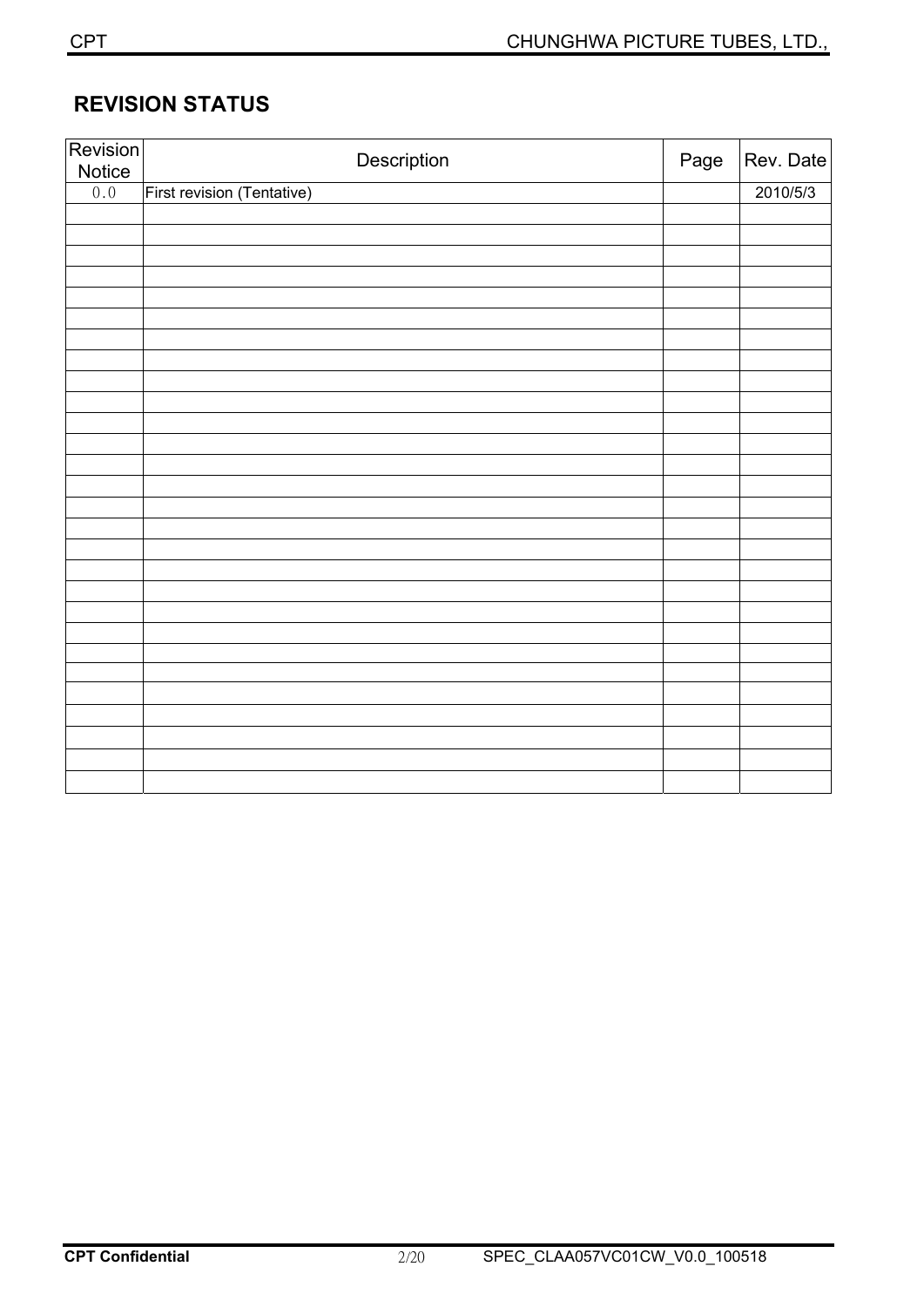# **CONTENTS**

| $\mathbf 1$ . |     |  |
|---------------|-----|--|
| 2.            |     |  |
| 3.            |     |  |
|               | 3.1 |  |
|               | 3.2 |  |
|               |     |  |
|               |     |  |
|               |     |  |
|               |     |  |
|               |     |  |
|               |     |  |
|               |     |  |
|               |     |  |
|               |     |  |
|               |     |  |
|               |     |  |
|               |     |  |
|               |     |  |
|               |     |  |
|               |     |  |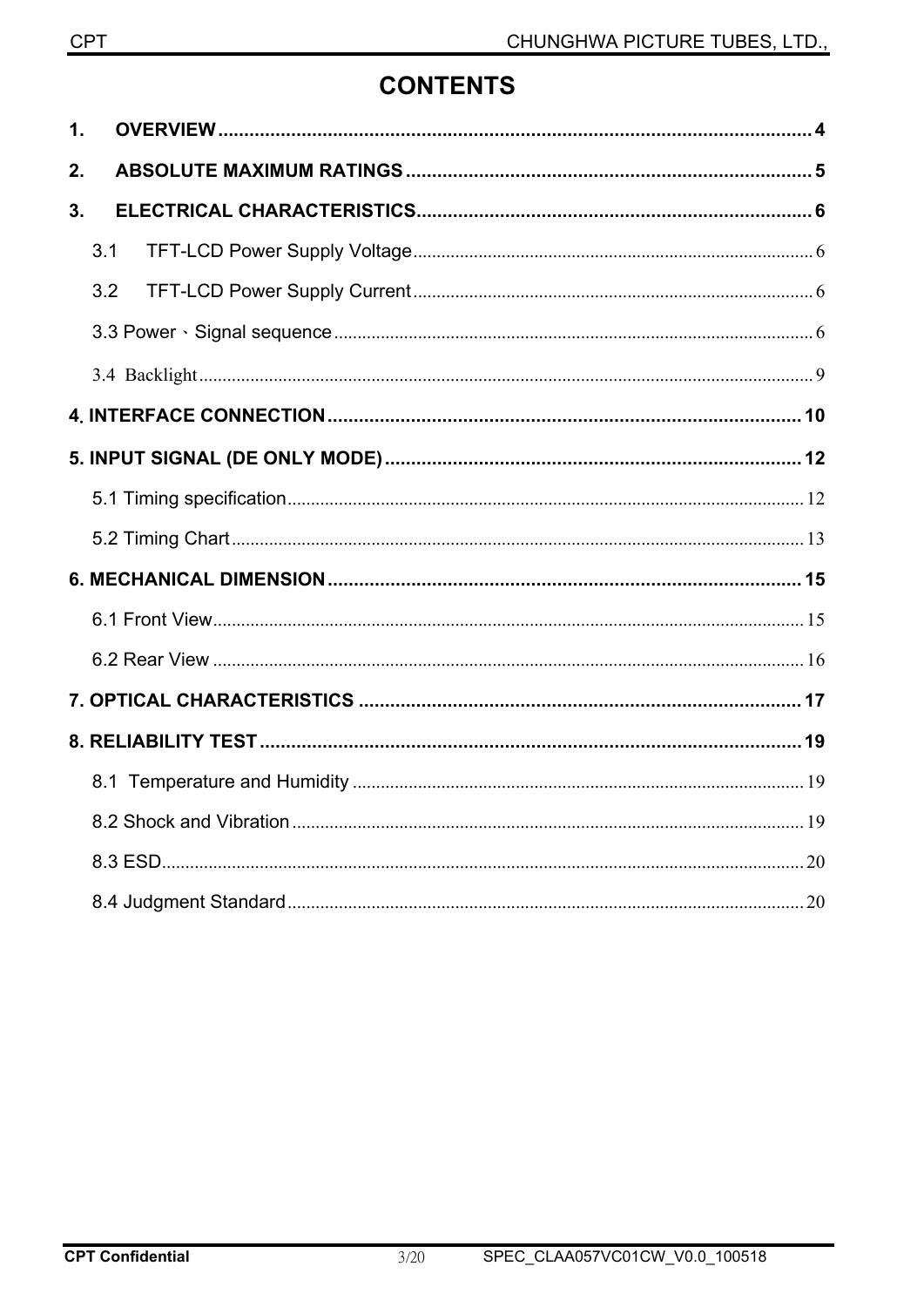## **1. OVERVIEW**

CLAA057VC01CW is 5.7" color TFT-LCD (Thin Film Transistor Liquid Crystal Display) module composed of LCD panel, driver IC, and LED backlight.

General specifications are summarized in the following table:

| ltem                        |         | <b>Specification</b>                            |
|-----------------------------|---------|-------------------------------------------------|
|                             |         |                                                 |
| Display Area (mm)           |         | $116.16(H) \times 87.12(V)$                     |
| Resolution                  |         | $640(H) \times 3(RGB) \times 480(V)$            |
| Pixel Pitch (mm)            |         | $0.1815(H) \times 0.1815(V)$                    |
| <b>Pixel Arrangement</b>    |         | R, G, B vertical stripe                         |
| Display Mode                |         | Normally White                                  |
| Number of Color             |         | 262K                                            |
| <b>Viewing Direction</b>    |         | 6 o'clock                                       |
| Response Time (Tr+Tf)       |         | 30ms(typ)                                       |
| <b>Contrast Ratio</b>       |         | 300:1                                           |
| Luminance $(cd/m2)$         |         | 220nit(typ)                                     |
| <b>NTSC</b>                 |         | 50%(typ)                                        |
| Viewing Angle               | CR > 10 | 140 degree (Horizontal) , 100 degree (Vertical) |
| <b>Electrical Interface</b> |         | TTL                                             |
| Power Consumption (W)       |         | 1.4W(typ)                                       |
| Outline Dimension(mm)       |         | $127(W) \times 100(H) \times 6.6(D)$            |
| Module Weight(g)            |         | 110g(typ)                                       |
| <b>Backlight</b>            |         | LED                                             |
| <b>Surface Treatment</b>    |         | Anti-Glare, Surface hardness: 3H                |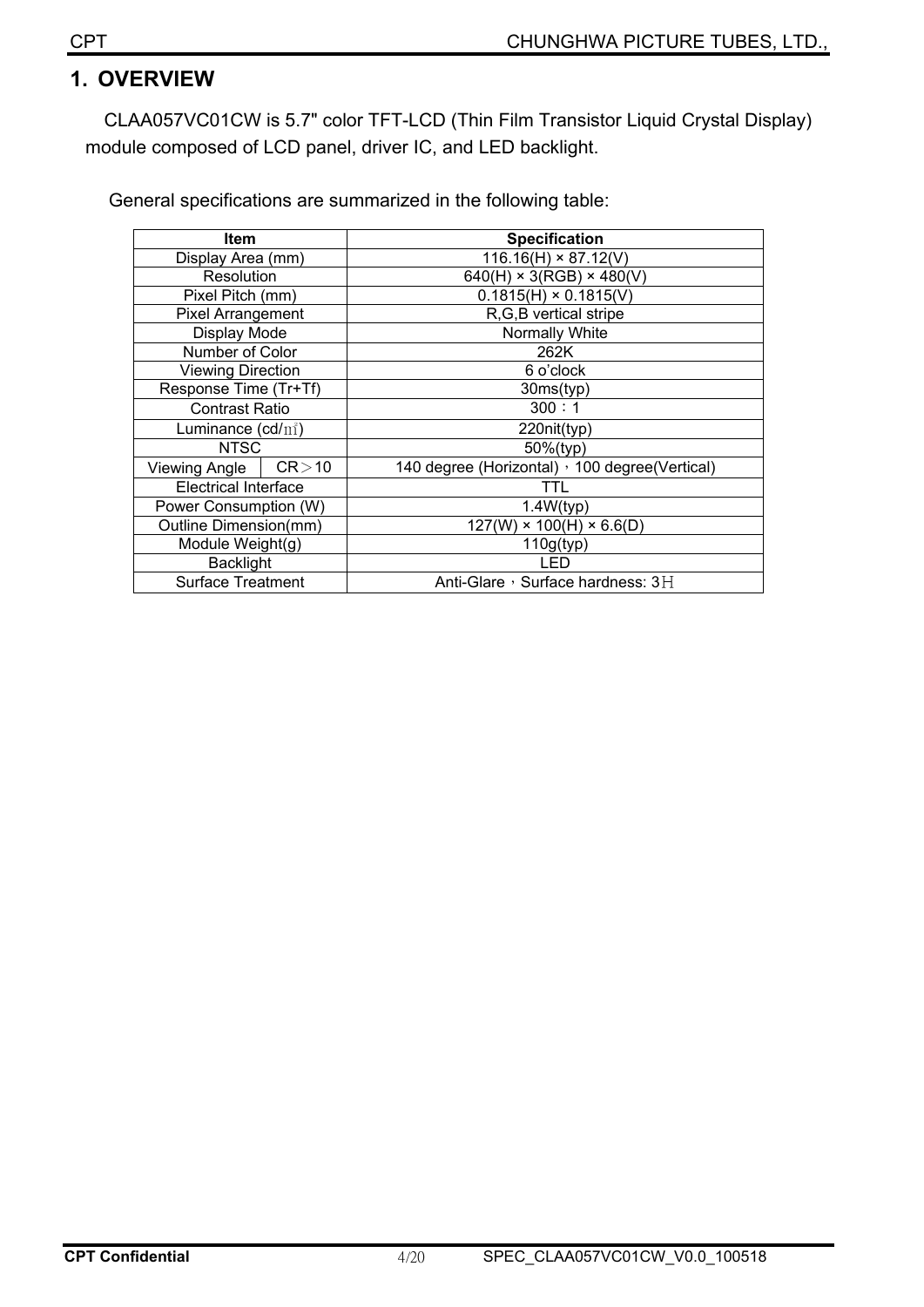# **2. ABSOLUTE MAXIMUM RATINGS**

| <b>Item</b>                  | Symbol       | Min        | <b>Max</b> | Unit    | <b>Remarks</b> |
|------------------------------|--------------|------------|------------|---------|----------------|
| Power Supply Voltage for LCD | Vcc          | $-0.3$     |            |         |                |
| Power Supply Voltage for LED | <b>VLED</b>  | <b>GND</b> | 30         |         |                |
| <b>ICC Rush Current</b>      | <b>IRUSH</b> |            |            |         | $*$            |
| Gate Off Voltage             | <b>VEEG</b>  | $-20$      | 0.3        |         |                |
| Operating temperature        | Topa         | $-30$      | 85         | $\sim$  | $*4$           |
| Storage temperature          | Tstg         | -40        | 90         | $\circ$ | $*4$           |

Remarks:

\*1) If the product were used out of the operation and storage range, it will have quality issue.

\*2) The input pulse-current measurement system is as below:

Control signal: High  $(+3.3V)\rightarrow$ Low (GND)

Supply Voltage of rising time should be from R3 and C2 tune to 550 μs.

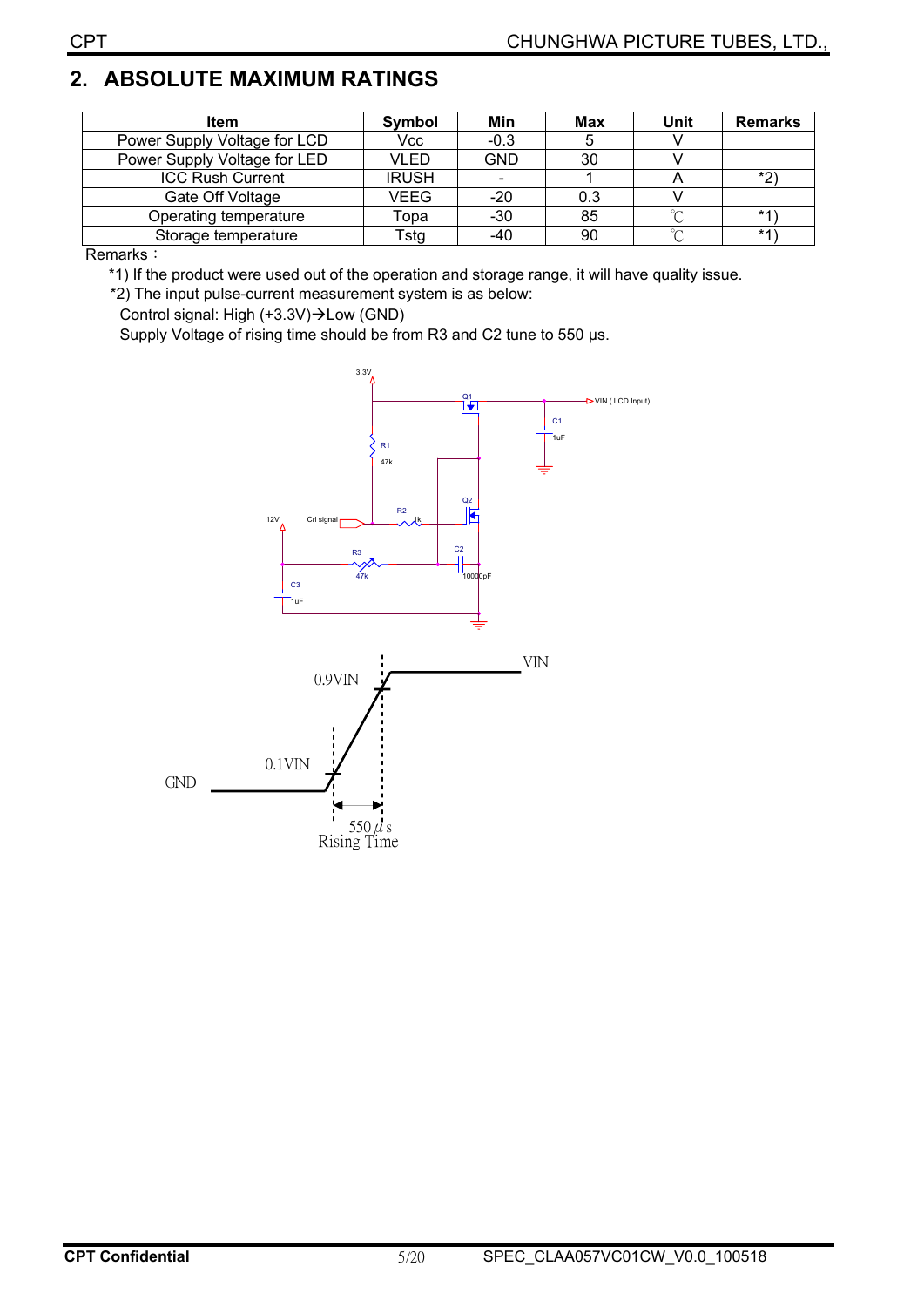# 3. ELECTRICAL CHARACTERISTICS

| 3.1 TFT-LCD Power Supply Voltage |  |  |  |  |  |
|----------------------------------|--|--|--|--|--|
|----------------------------------|--|--|--|--|--|

|                              |                             |            |           |           |      | Ta=25 $\degree$ C |
|------------------------------|-----------------------------|------------|-----------|-----------|------|-------------------|
| <b>Item</b>                  | Symbol                      | Min        | <b>VD</b> | Max       | Unit | <b>Remarks</b>    |
| Power Supply Voltage For LCD | $V_{\rm CC}$                | 3.0        | 3.3       | 3.6       |      |                   |
| Power Supply Voltage For LED | $\mathsf{V}_{\mathsf{LED}}$ | 4.5        |           | 5.5       |      |                   |
| Logic Input Voltage          | $V_{\sf IH}$                | VCC*0.7    |           | VCC       |      |                   |
|                              | $\sf{V}_{\sf IL}$           | <b>GND</b> |           | $VCC*0.3$ |      |                   |
| <b>ADJ Input Voltage</b>     | VIH                         | 3.0        |           | 3.3       |      |                   |
|                              | VIL                         | GND        |           | 0.3       |      |                   |

## 3.2 TFT-LCD Power Supply Current

Ta=25 $°C$ 

| <b>Item</b>              | Symbol       | <b>Condition</b>  | Min | Тур | Max | Unit  | <b>Remarks</b> |
|--------------------------|--------------|-------------------|-----|-----|-----|-------|----------------|
| <b>LCD Power Current</b> | ICC          | $\hspace{0.05cm}$ | 95  | 115 | mA  | $*4)$ |                |
| <b>LED Power Current</b> | <b>I</b> LED | $\hspace{0.05cm}$ | 210 | 240 | mA  | $*$   |                |

Remarks:

\*1) Typical: 64 gray pattern, Maximum: Black pattern ·





64 Gray Pattern

\*2) Typical:  $VDD = 5V$ <br>Maximum:  $VDD = 4.5V$ 

## 3.3 Power · Signal sequence

| $0.5 < t1 \leq 10$ ms<br>$0<$ t2 $\leq$ 50ms | 200ms≤t5<br>$200ms \leq t6$ |
|----------------------------------------------|-----------------------------|
| $0<$ t $3 \leq 50$ ms                        | $200ms \leq t7$             |
| $0<$ t4 $\leq$ 10ms                          |                             |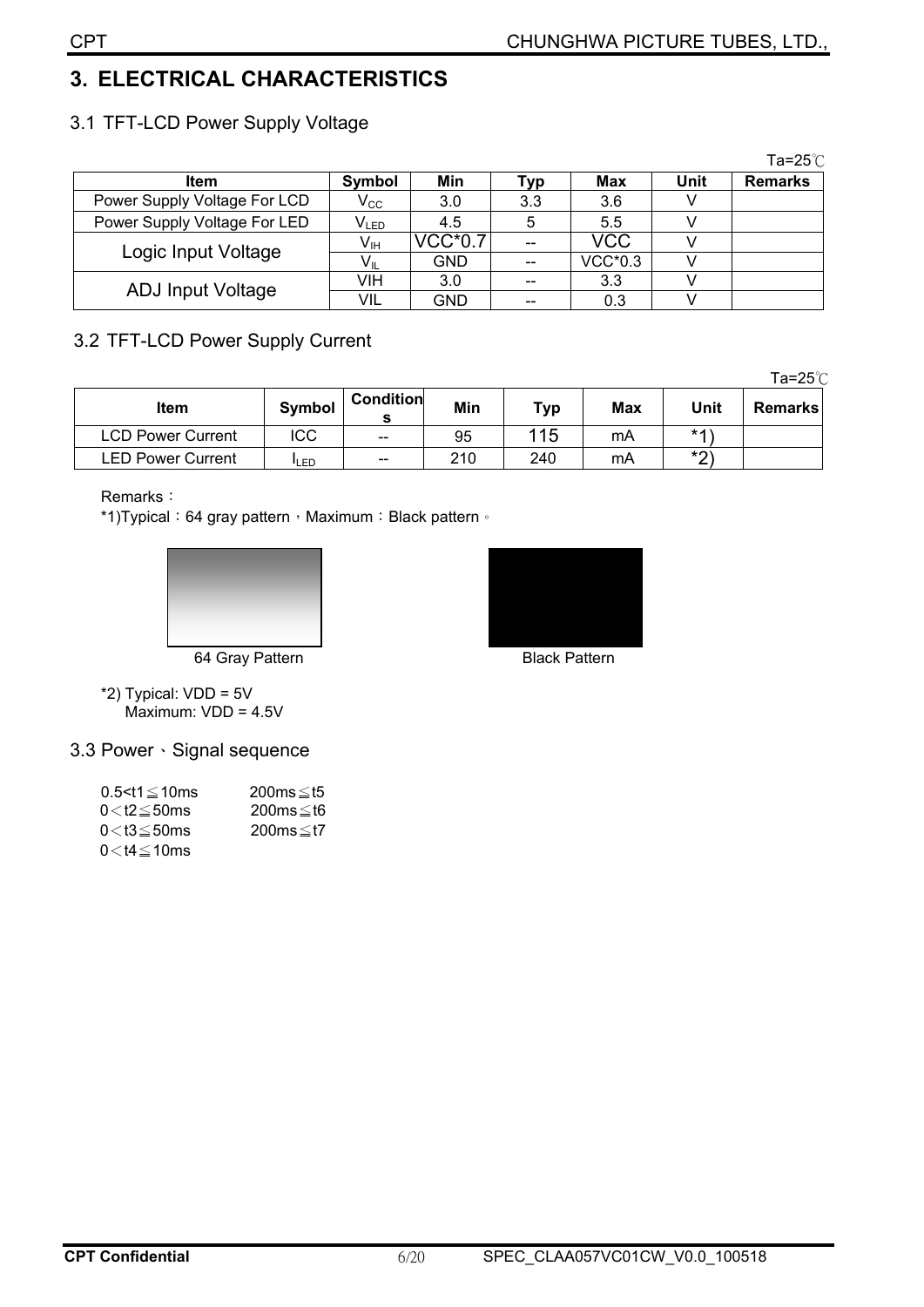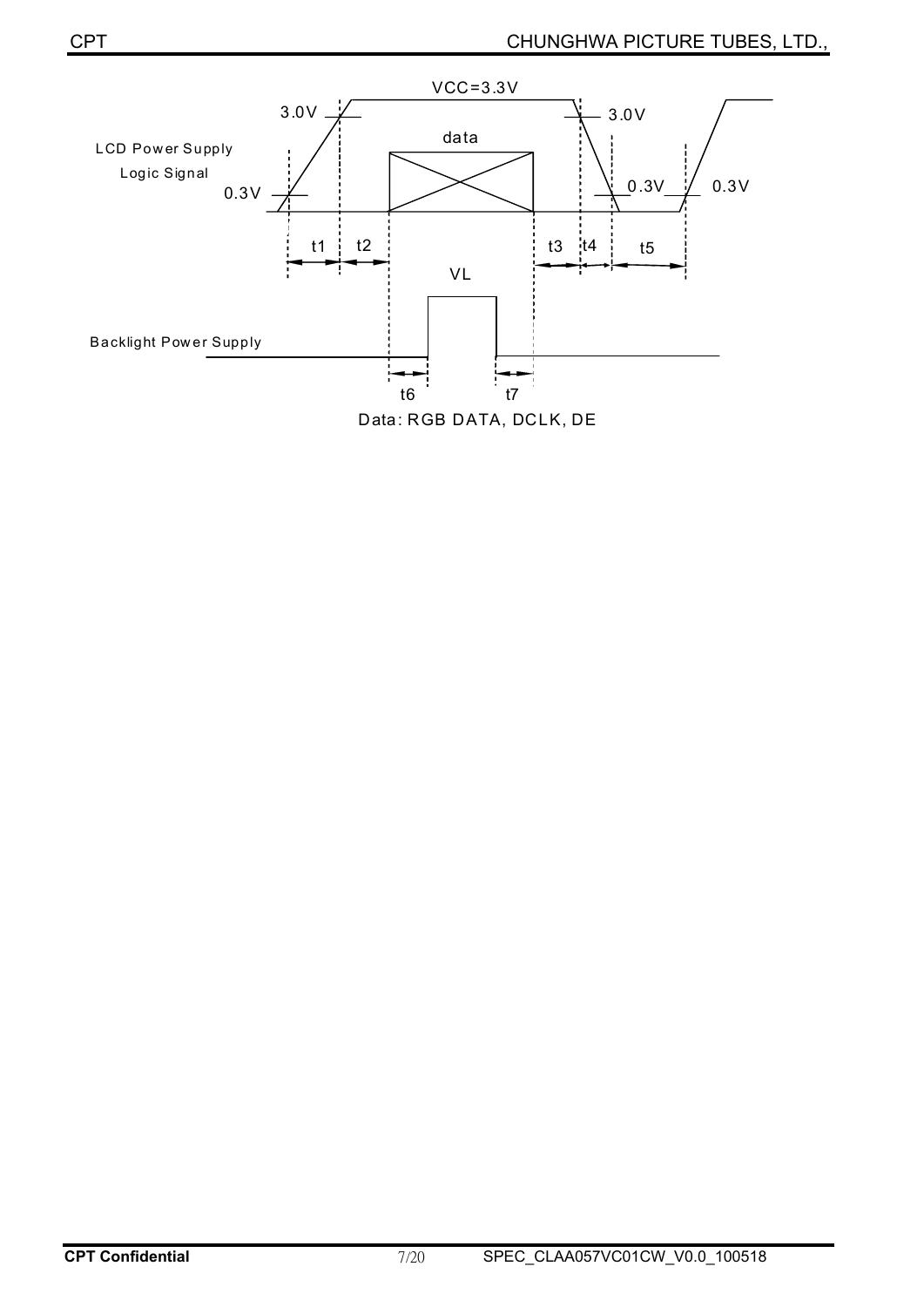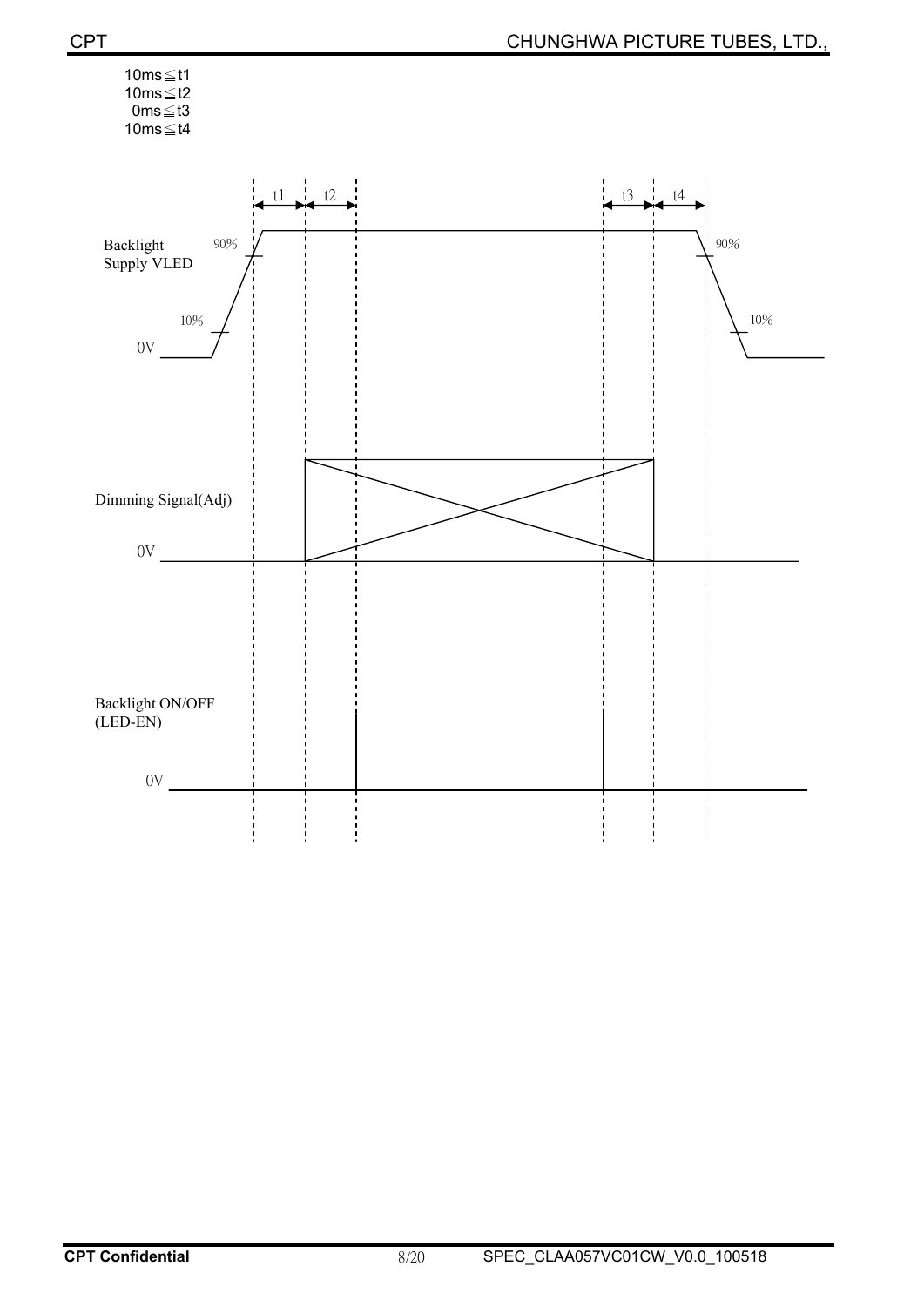3.4 Backlight

| Item         | Symbol | Condition                            | Min   | Typ | Max | Unit | Remarks |
|--------------|--------|--------------------------------------|-------|-----|-----|------|---------|
| LED Lifetime |        | $Ta=25^{\circ}C$<br>Each serial=20mA | 30000 |     |     | Hr   |         |
|              | -      | $Ta=60^{\circ}C$<br>Each serial=20mA | 15000 |     |     | Hr   |         |

Remarks:

\*1) Definition LED lifetime : Luminance will decay less than 50%.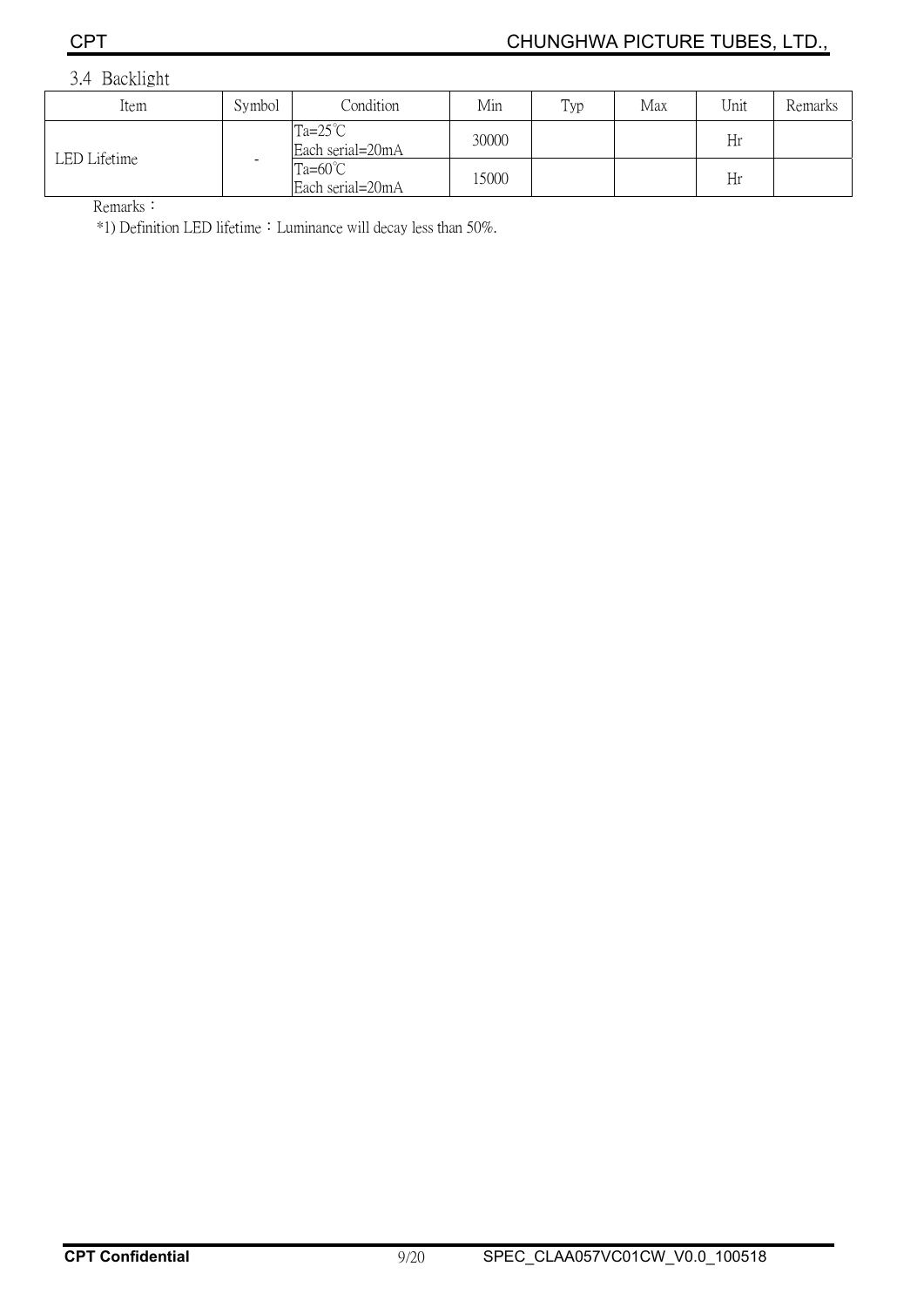## **4**ˁ **INTERFACE CONNECTION**

(a) CN1: Starconn. 089N40-000R00-G2-R

| Pin NO.                 | <b>Symbol</b>       | <b>Description</b>           |
|-------------------------|---------------------|------------------------------|
| 1                       | U/D                 | Up / Down Display Control    |
| $\overline{2}$          | <b>DMS</b>          | DE / SYNC Mode Selection     |
| $\overline{3}$          | Hsync               | Horizontal SYNC.             |
| $\overline{\mathbf{4}}$ | $V_{LED}$           | Power Supply for LED         |
| 5                       | $V_{LED}$           | Power Supply for LED         |
| $6\phantom{1}6$         | V <sub>LED</sub>    | Power Supply for LED         |
| $\overline{7}$          | Vcc                 | Power Supply for LCD         |
| $\overline{8}$          | Vsync               | Vertical SYNC.               |
| $\boldsymbol{9}$        | <b>DE</b>           | Data Enable                  |
| 10                      | $V_{SS}$            | Power Ground                 |
| 11                      | $V_{SS}$            | Power Ground                 |
| $\overline{12}$         | <b>ADJ</b>          | Adjust for LED brightness    |
| $\overline{13}$         | $\overline{B5}$     | Blue Data 5 (MSB)            |
| $\overline{14}$         | <b>B4</b>           | Blue Data 4                  |
| $\overline{15}$         | $\overline{B3}$     | Blue Data 3                  |
| $\overline{16}$         | $V_{SS}$            | Power Ground                 |
| 17                      | $\overline{B2}$     | <b>Blue Data 2</b>           |
| 18                      | $\overline{B1}$     | Blue Data 1                  |
| 19                      | B <sub>0</sub>      | Blue Data 0 (LSB)            |
| $\overline{20}$         | $V_{SS}$            | Power Ground                 |
| 21                      | G <sub>5</sub>      | Green Data 5 (MSB)           |
| $\overline{22}$         | G4                  | Green Data 4                 |
| $\overline{23}$         | $\overline{G3}$     | Green Data 3                 |
| $\overline{24}$         | $\overline{V_{SS}}$ | Power Ground                 |
| $\overline{25}$         | G <sub>2</sub>      | Green Data 2                 |
| 26                      | $\overline{G1}$     | Green Data 1                 |
| $\overline{27}$         | $\overline{G0}$     | Green Data 0 (LSB)           |
| $\overline{28}$         | $\overline{V_{SS}}$ | Power Ground                 |
| 29                      | $\overline{R5}$     | Red Data 5 (MSB)             |
| $\overline{30}$         | R <sub>4</sub>      | Red Data 4                   |
| $\overline{31}$         | $\overline{R3}$     | Red Data 3                   |
| $\overline{32}$         | $\overline{V_{SS}}$ | <b>Power Ground</b>          |
| 33                      | $\overline{R2}$     | Red Data 2                   |
| 34                      | R <sub>1</sub>      | Red Data 1                   |
| $\overline{35}$         | $\overline{R0}$     | Red Data 0 (LSB)             |
| 36                      | $V_{SS}$            | Power Ground                 |
| $\overline{37}$         | $V_{ss}$            | Power Ground                 |
| 38                      | <b>DCLK</b>         | <b>Clock Signals</b>         |
| 39                      | $V_{SS}$            | Power Ground                 |
| $\overline{40}$         | L/R                 | Left / Right Display Control |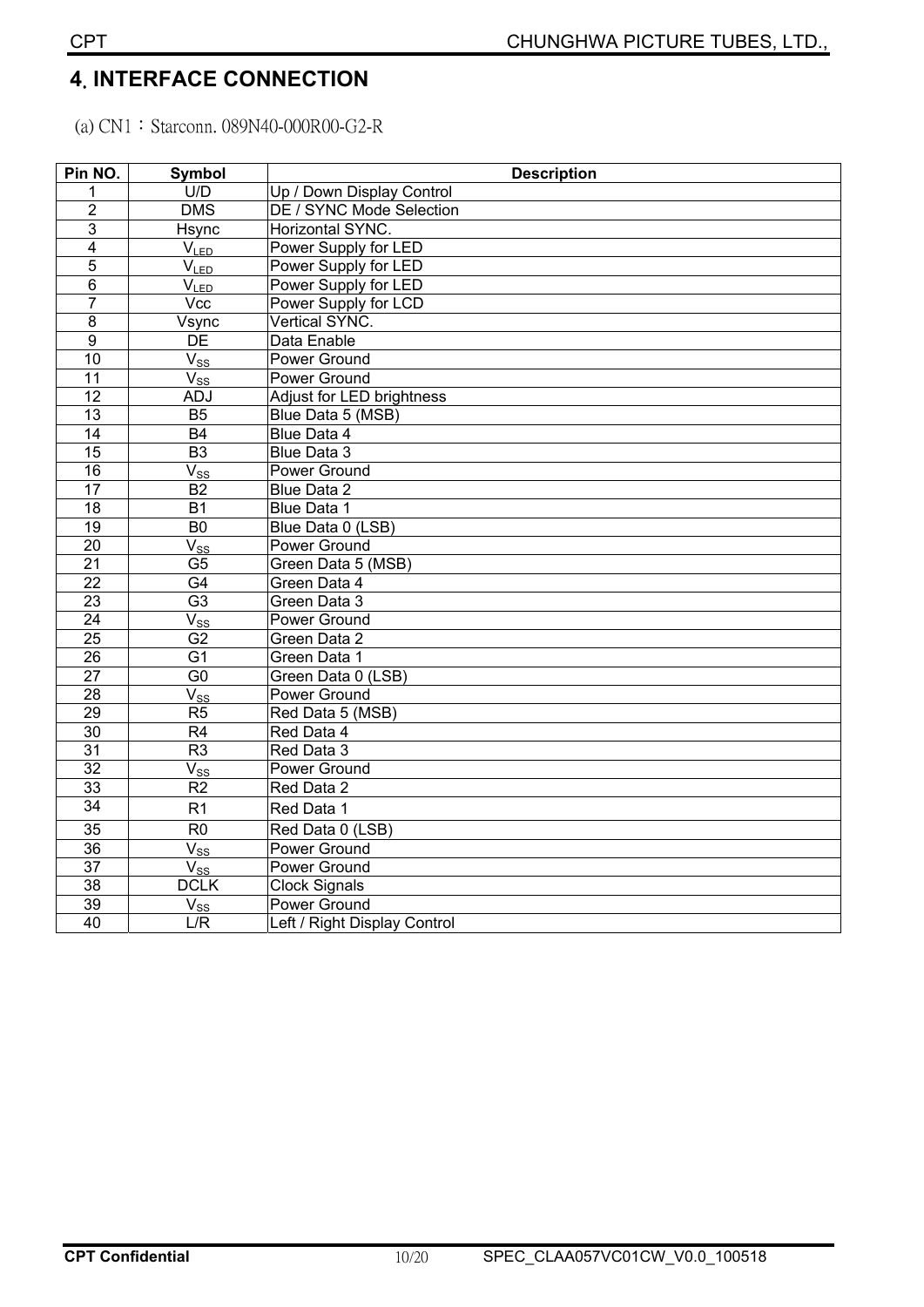Remarks:

\*1) VSS pin must be connected with GND. Don't let it be an empty pin.

\*2) Adjust control pin (ADJ) controls brightness. The bigger pulse duty, the brighter luminance.



\*3) ADJ signal=0~3.3V, operation frequency: 25KHZ±5KHz.

F=25KHz  $\pm$  5KHz $\cdot$  T=0.04ms



The ADJ should pull-high if not adjust brightness, this pin can't floating.

#### \*4) U/D & L/R Control Function

| /R | l I/D | <b>IFunction</b>                          |
|----|-------|-------------------------------------------|
|    |       | Normal Display                            |
|    |       | Left / Right Contrary                     |
|    |       | Up / Down Reverse                         |
|    |       | Left / Right Contrary , Up / Down Reverse |

\*5) DMS ( Selection DE / SYNC mode )

| DMS | lFunction        |
|-----|------------------|
|     | <b>DE</b> Mode   |
|     | <b>SYNC Mode</b> |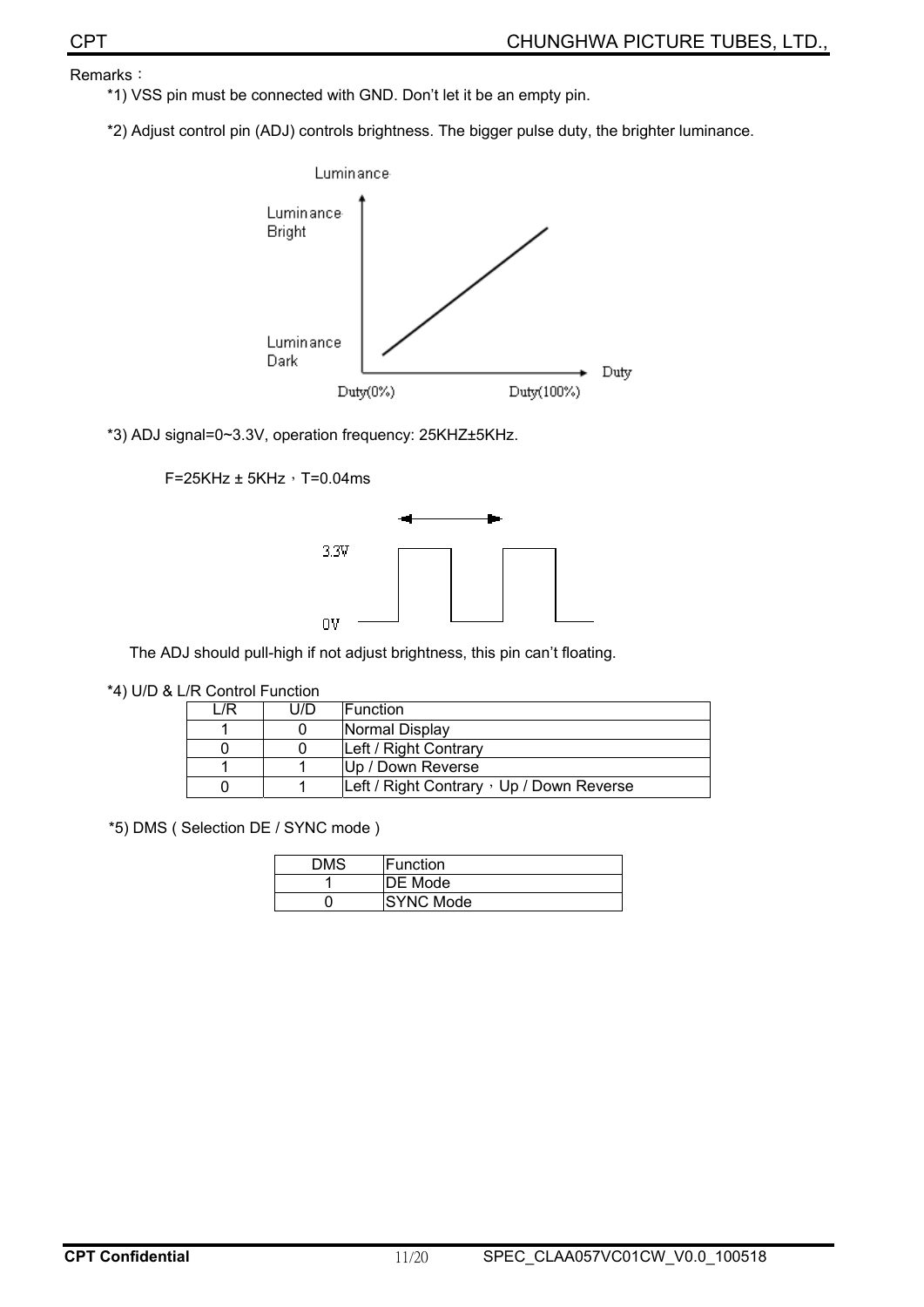# **5. INPUT SIGNAL (DE ONLY MODE)**

## 5.1 Timing specification

|                  | Characteristics                           | Symbol                     | Min | Typ | Max                      | Unit          | <b>Remarks</b>                 |
|------------------|-------------------------------------------|----------------------------|-----|-----|--------------------------|---------------|--------------------------------|
|                  | Dot Clock                                 | $F_{\rm osc}$              | 23  | 25  | 30                       | <b>MHz</b>    |                                |
|                  | <b>Horizontal Period</b>                  | $T_{\rm H}$                | 750 | 800 | 900                      |               |                                |
| DE MODE          | Horizontal Valid                          | $\mathsf{T}_{\mathsf{HV}}$ |     | 640 |                          | $T_{\rm osc}$ |                                |
|                  | <b>Horizontal Blank</b>                   | $T_{\sf HBK}$              | 110 | 160 | 260                      |               |                                |
|                  | <b>Vertical Period</b>                    | $T_{\rm V}$                | 515 | 525 | 560                      |               |                                |
|                  | Vertical Valid                            | $T_{VV}$                   | 480 |     |                          | $T_{\rm H}$   |                                |
|                  | <b>Vertical Blank</b>                     | $T_{VBK}$                  | 35  | 45  | 80                       |               |                                |
| <b>SYNC MODE</b> | <b>Horizontal Period</b>                  | Tн                         | 750 | 800 | 900                      |               |                                |
|                  | Pulse<br>Horizontal<br>Width              | $\mathsf{T}_{\mathsf{HS}}$ | 1   | 48  | $\overline{\phantom{a}}$ |               | $T_{HPWB}$ =88DCLK<br>is fixed |
|                  | Pulse<br>Horizontal<br>Width + Back Proch | <b>T</b> <sub>HPWB</sub>   |     | 88  | $\overline{\phantom{0}}$ | $T_{\rm osc}$ |                                |
|                  | Horizontal<br>Front<br>Proch              | $T_{HF}$                   | 22  | 72  | 172                      |               |                                |
|                  | <b>Horizontal Valid</b>                   | $T_{HV}$                   | 640 |     |                          |               |                                |
|                  | <b>Vertical Period</b>                    | $T_{V}$                    | 515 | 525 | 560                      |               |                                |
|                  | <b>Vertical Pulse Width</b>               | $T_{VS}$                   | 1   | 3   | $\overline{\phantom{a}}$ |               | $T_{VPWB} = 32 T_H$            |
|                  | Vertical Pulse Width<br>+ Back Proch      | $T_{VPWB}$                 |     | 32  |                          | $T_{\rm H}$   | is fixed                       |
|                  | <b>Vertical Front Proch</b>               | $T_{VF}$                   | 3   | 13  | 48                       |               |                                |
|                  | <b>Vertical Valid</b>                     | $\mathsf{T}_{\mathsf{VV}}$ |     | 480 |                          |               |                                |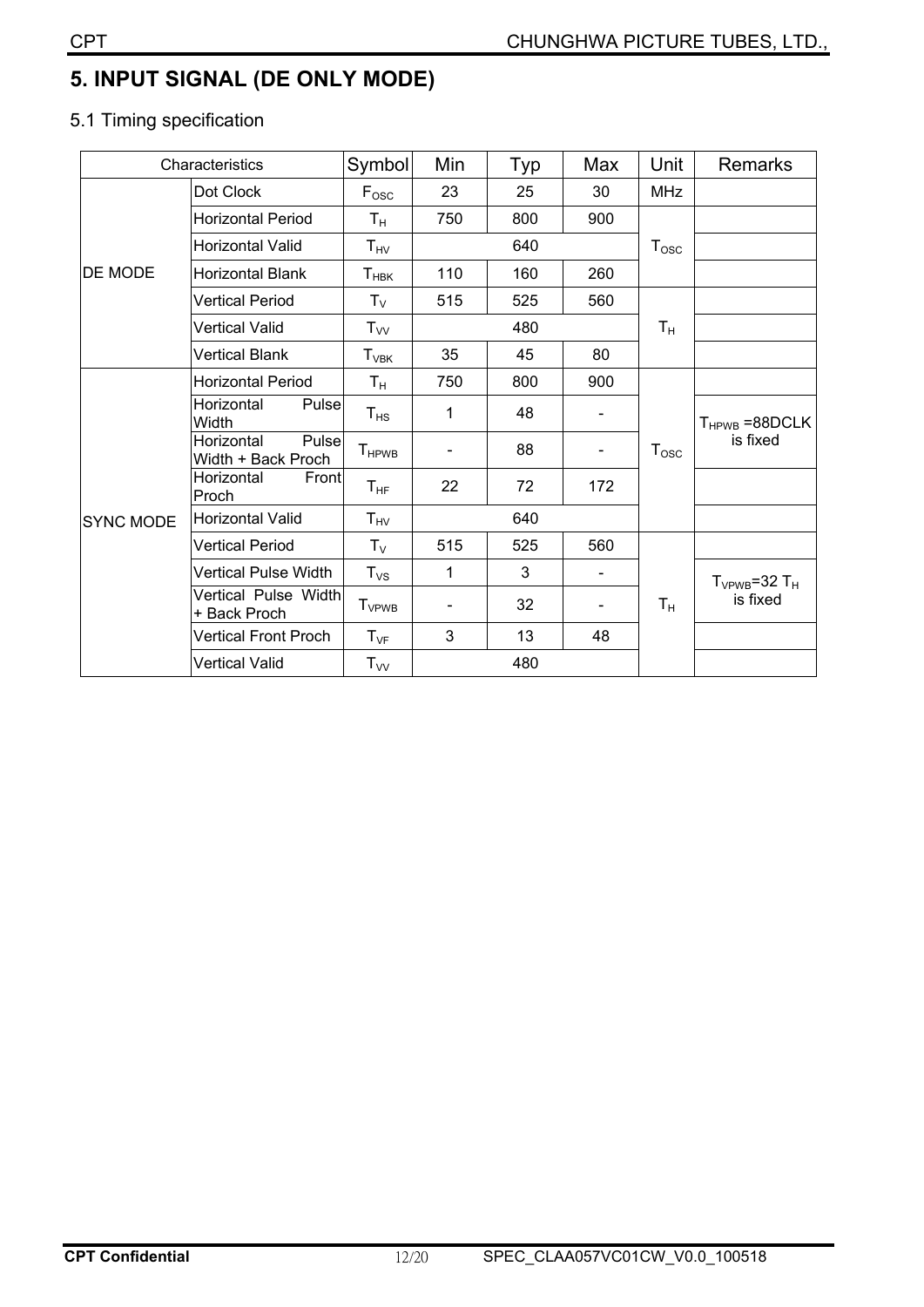## 5.2 Timing Chart



Horizontal Timing Sequence

Vertical Timing Sequence



DE mode Timing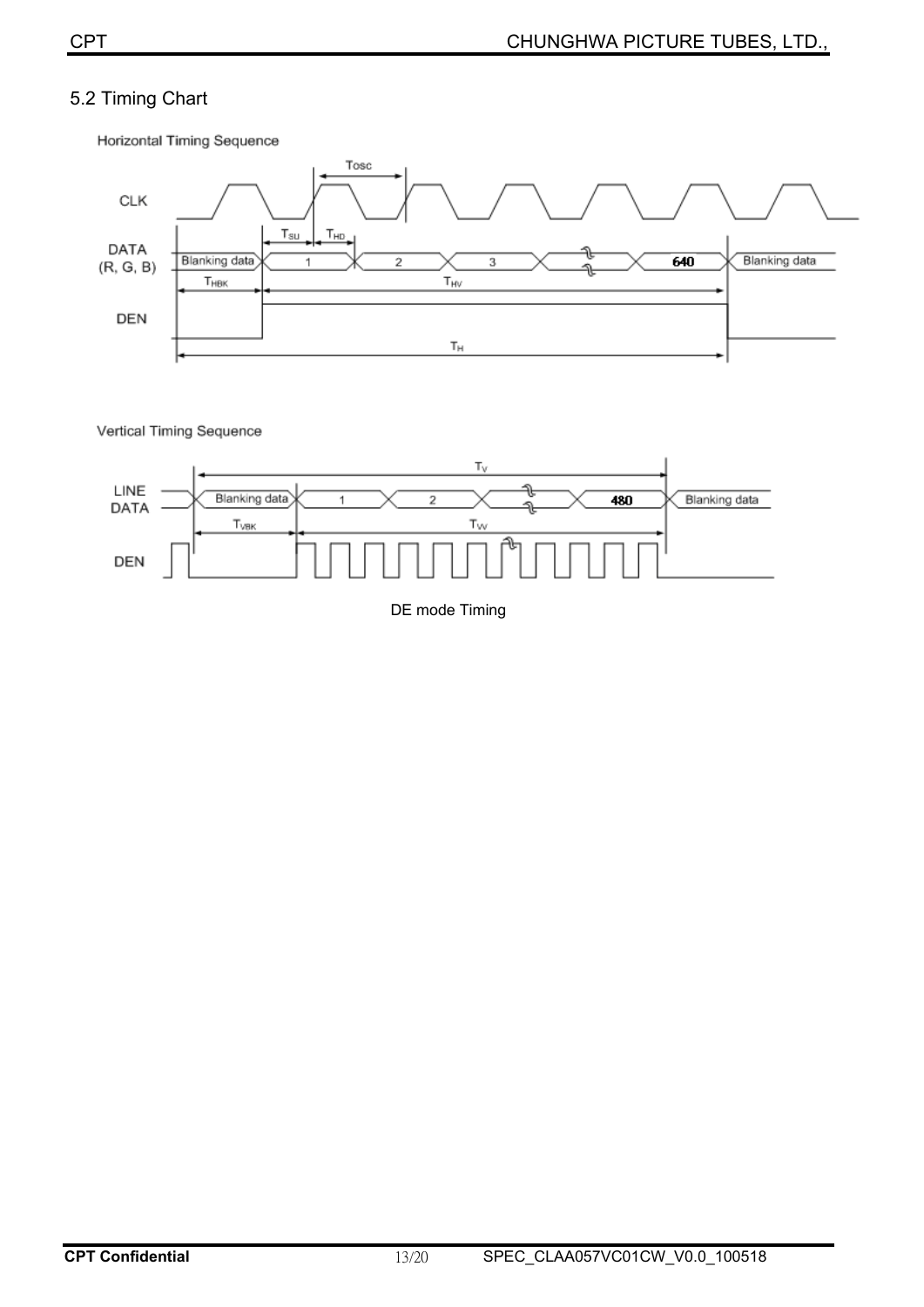

Sync mode Timing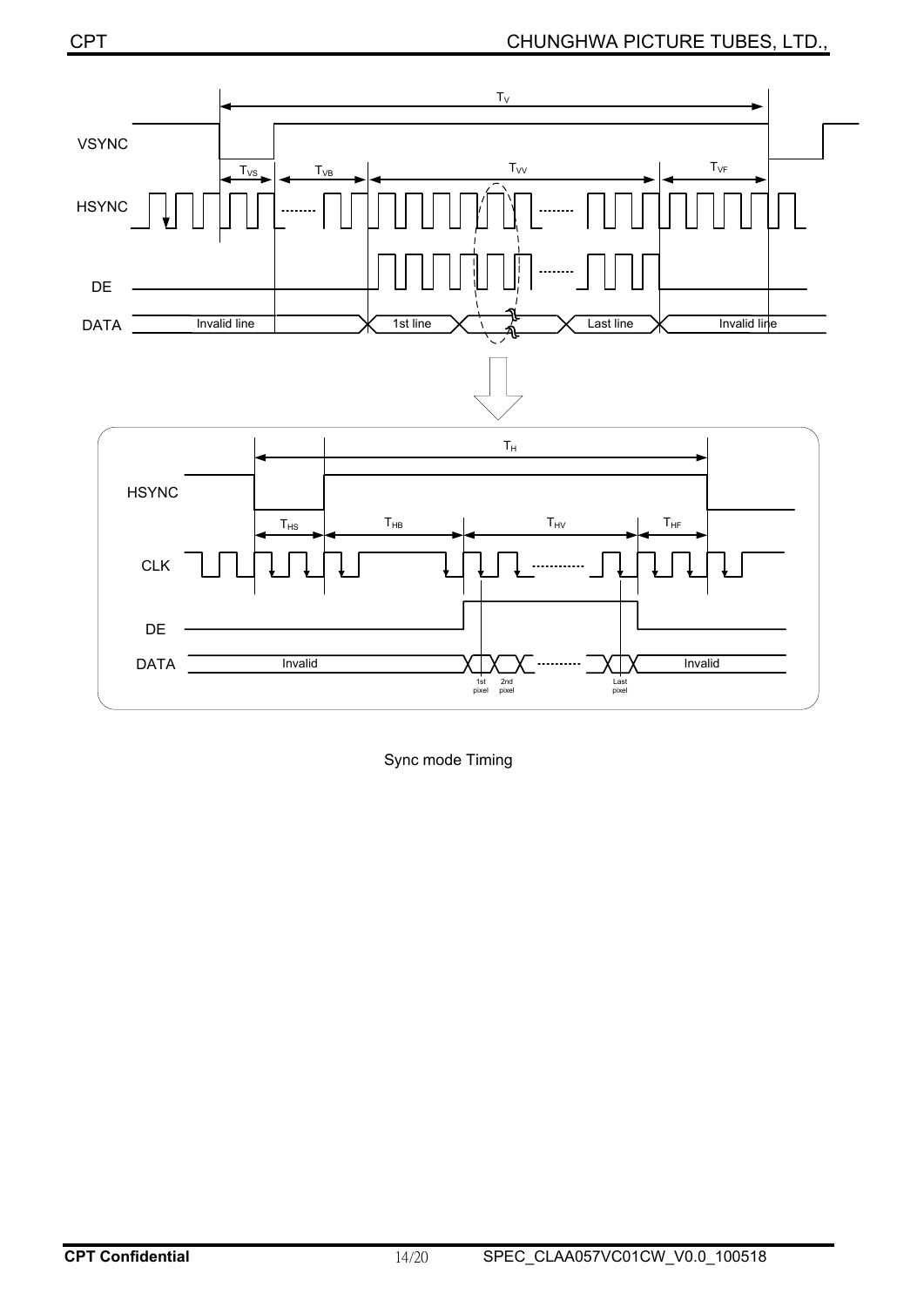# **6. MECHANICAL DIMENSION**

#### 6.1 Front View



 $\mathbb{I}$   $\blacksquare$  $\blacksquare$  $\qquad \qquad \blacksquare$  $\Box$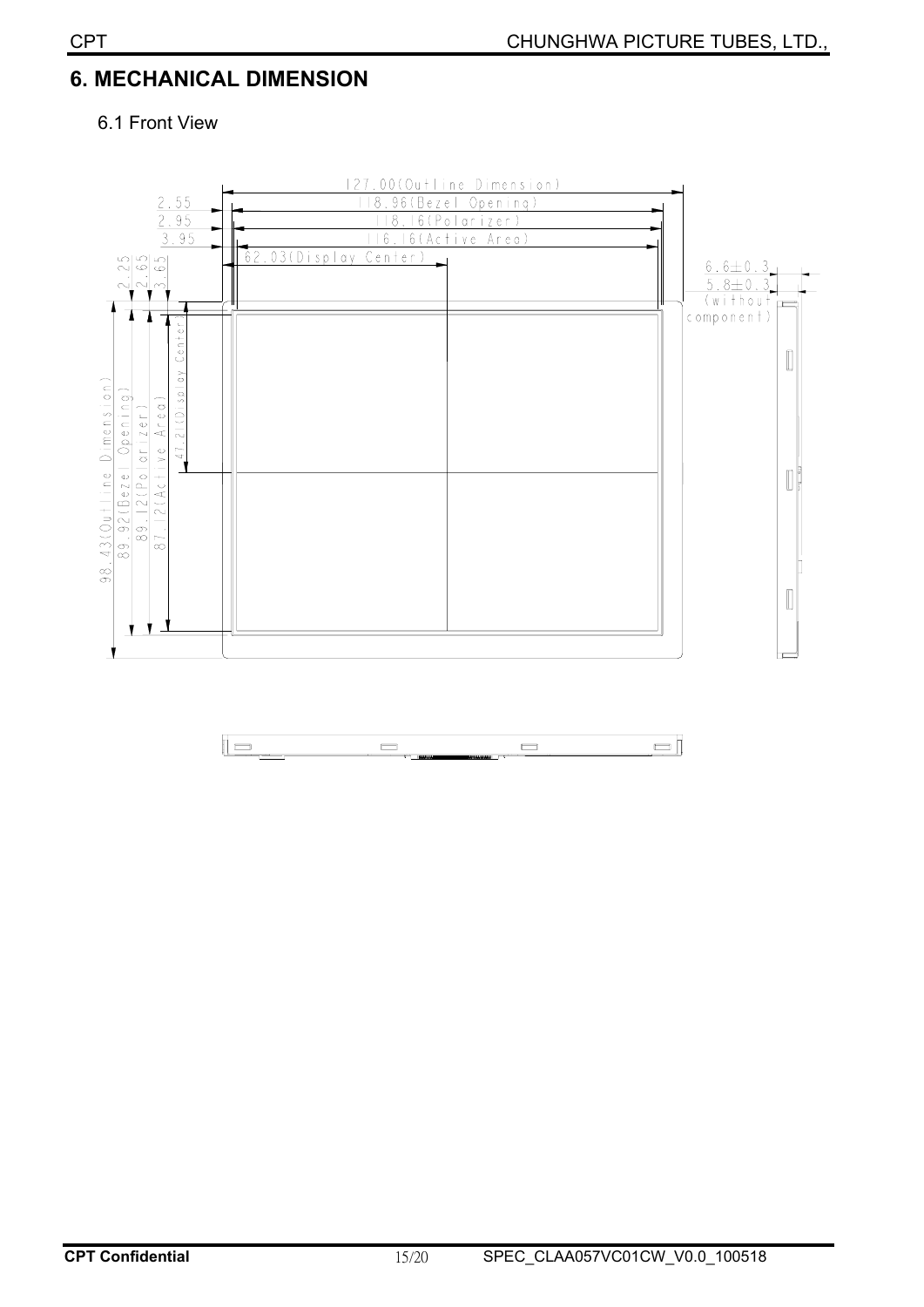#### 6.2 Rear View



Remark: General tolerance ±0.3 mm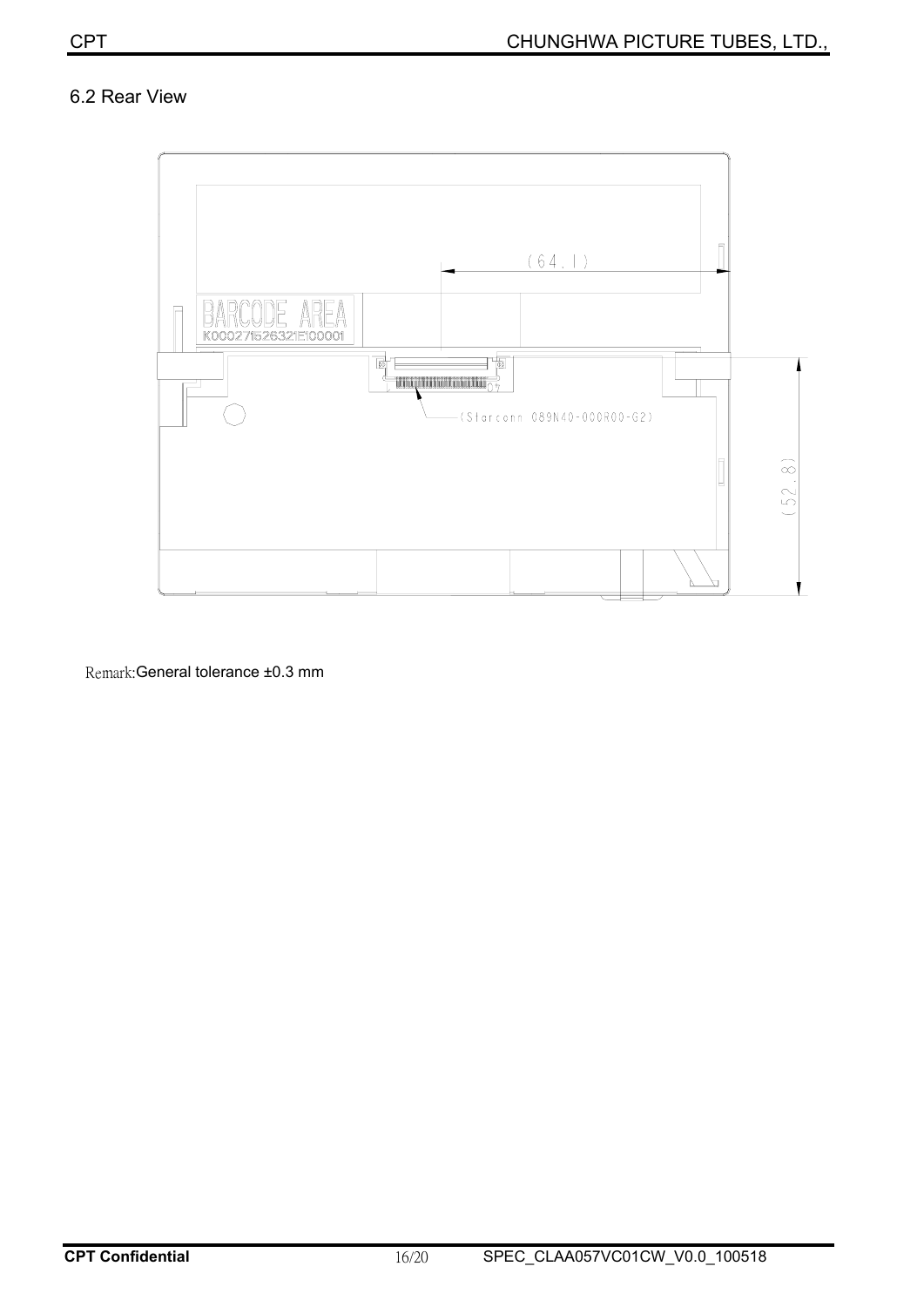# **7. OPTICAL CHARACTERISTICS**

| Item                             |              | Symbol   | <b>Condition</b> | Min.              | Typ.           | Max.              | <b>Unit</b>     | <b>Remarks</b> |
|----------------------------------|--------------|----------|------------------|-------------------|----------------|-------------------|-----------------|----------------|
| Contrast                         |              | CR       | Point-5          | 200               | 300            | $- -$             |                 | $*1)*2)*3)$    |
|                                  | Center point | Lw       |                  | 180               | 220            | $- -$             | $\text{cd/m}^2$ | $*2)*3)$       |
| Luminance                        | Uniformity   | ΔL       |                  | 70                | 80             | $- -$             | %               | $*2)*3)$       |
| Response Time<br>(White - Black) |              | $Tr+Tf$  |                  |                   | 20             |                   | ms              | $*1)*3*5)$     |
| <b>NTSC</b>                      |              |          | Point-5          | 40                | 50             |                   | $\%$            | $*(1)^*3)$     |
| View angle                       | Horizontal   | Ø        | $CR \ge 10$      | 120               | 140            | --                | $\circ$         | $*1)*2)*4)$    |
|                                  | Vertical     | θ        | Point-5          | 80                | 100            | $-$               | $\circ$         | $*1)*2)*4)$    |
| Color<br>Coordination            | White        | Wx<br>Wy |                  | 0.273<br>0.289    | 0.313<br>0.329 | 0.353<br>0.369    | --              | $*1)*3)$       |
|                                  | Red          | Rx<br>Ry | Point-5          | TBD<br>TBD        | TBD<br>TBD     | <b>TBD</b><br>TBD |                 |                |
|                                  | Green        | Gx<br>Gy |                  | <b>TBD</b><br>TBD | TBD<br>TBD     | <b>TBD</b><br>TBD |                 |                |
|                                  | <b>Blue</b>  | Bx<br>By |                  | TBD<br>TBD        | TBD<br>TBD     | TBD<br>TBD        |                 |                |

i,

Remarks:

\*1) Measuring conditions:  $25C \pm 2C$ ,  $60\pm 10\%$ RH, under 10 Lux in dark room  $\cdot$  BM-5A (TOPCON), view cone=2°, VCC=3.3V, Vadj=3.3V Duty 100%, after 10 minutes operation.

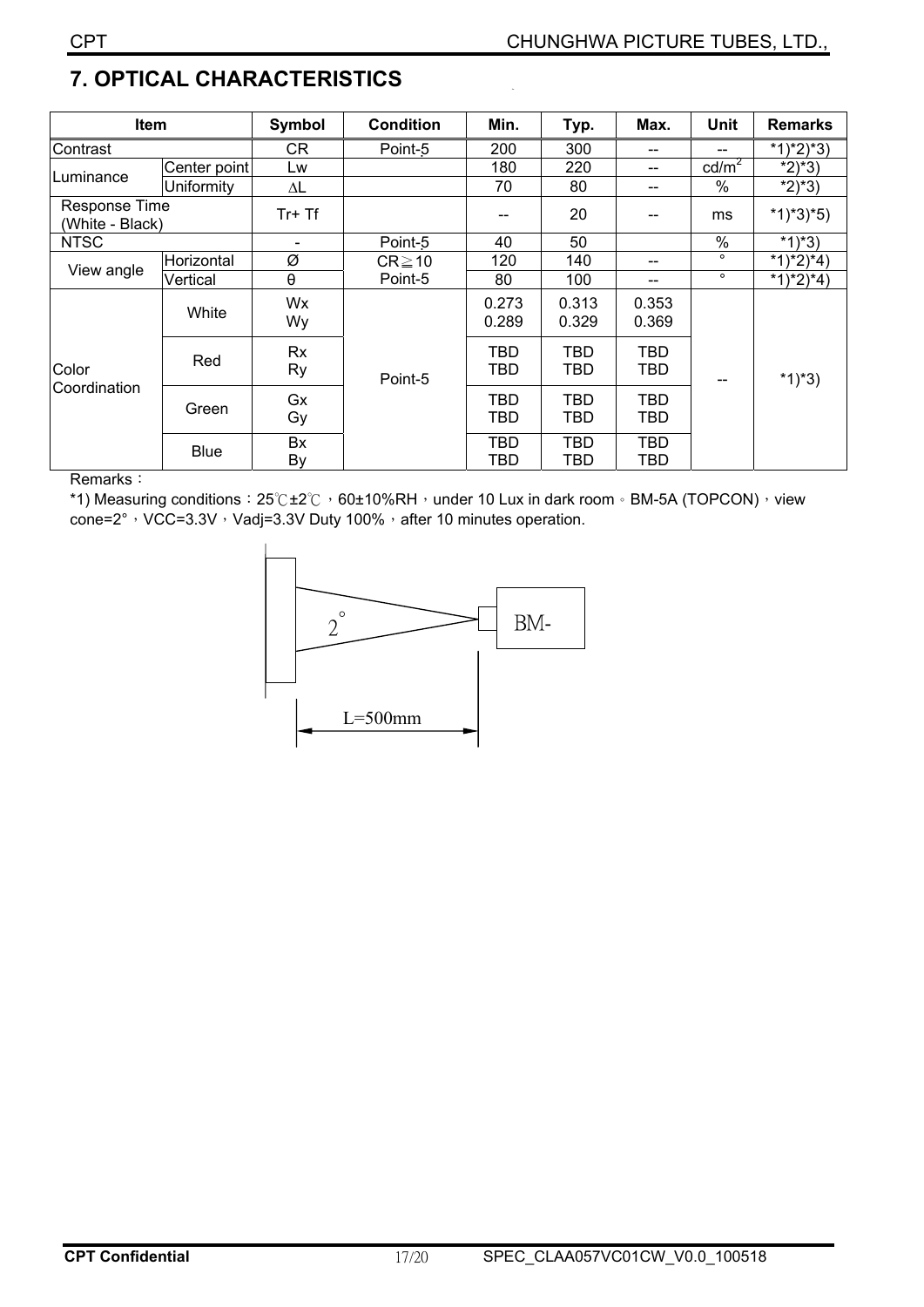- \*2) Contrast: CR= On (White Luminance) / Off (Black Luminance)
- \*3) Luminance and Uniformity:
	- The center point of the Luminance: No 5 point. Uniformity :  $\triangle L = [L(MIN)/L(MAX)] \times 100$



#### Measuring point

\*4) Viewing Angle  $(θ, ψ)$ : (Measuring Device: EZ-CONTRAST)



Definition of View Angle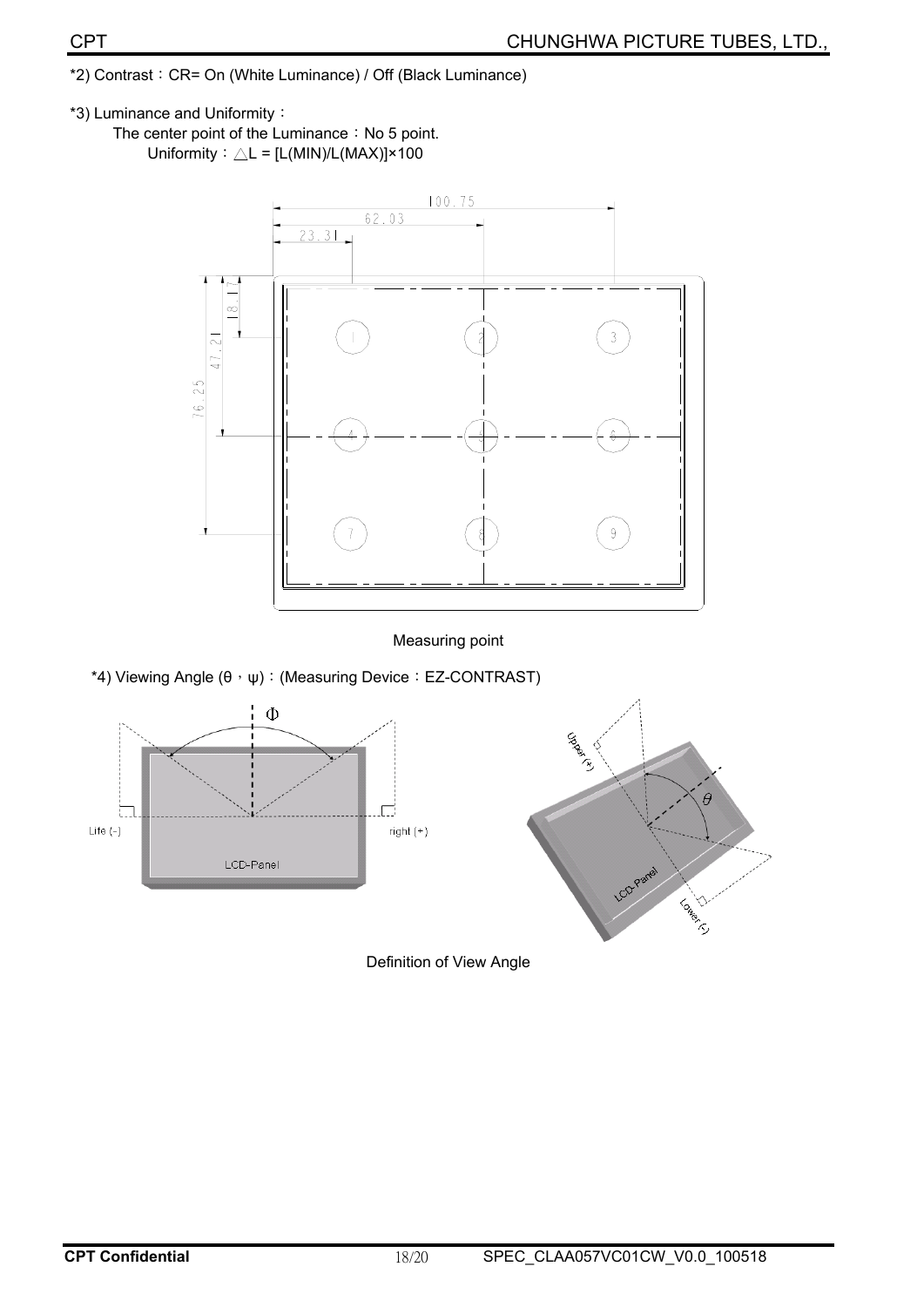\*4) Response Time (White - Black)



# **8. RELIABILITY TEST**

#### 8.1 Temperature and Humidity

| Item                                         | <b>Condition</b>                                                    |
|----------------------------------------------|---------------------------------------------------------------------|
| <b>High Temperature Operation</b>            | 85° C, 240hrs                                                       |
| <b>High Temperature Storage</b>              | 95° C, 240hrs                                                       |
| High Temperature and High Humidity Operation | 60° C, 90% RH, 240hrs (No condensation)                             |
| Low Temperature Operation                    | $-30^{\circ}$ C $\div$ 240hrs                                       |
| Low Temperature Storage                      | $-40^{\circ}$ C $\div$ 240hrs                                       |
| Thermal Shock                                | $-30^{\circ}$ C (0.5 hr) $\sim$ 85 $^{\circ}$ C (0.5 hr), 200 CYCLE |

#### 8.2 Shock and Vibration

| <b>Item</b>     | <b>Condition</b>                                           |  |  |  |  |
|-----------------|------------------------------------------------------------|--|--|--|--|
|                 | 100G                                                       |  |  |  |  |
| <b>Shock</b>    | 6msec                                                      |  |  |  |  |
| (Non-Operation) | 1/2 Sine wave,.                                            |  |  |  |  |
|                 | $\pm X$ , $\pm Y$ , $\pm Z$ , each axis 3 times.           |  |  |  |  |
|                 | Frequency range: $8\sim33.3$ Hz                            |  |  |  |  |
|                 | Stroke: 1.3mm                                              |  |  |  |  |
| Vibration       | Sweep: 2.9G, 33.3~40Hz                                     |  |  |  |  |
| (Non-Operation) | Vibration : $X \cdot Z$ 2hrs each axis $\cdot$ Y 4hrs each |  |  |  |  |
|                 | axis • Sin wave •                                          |  |  |  |  |
|                 | Cycle time: 15min                                          |  |  |  |  |